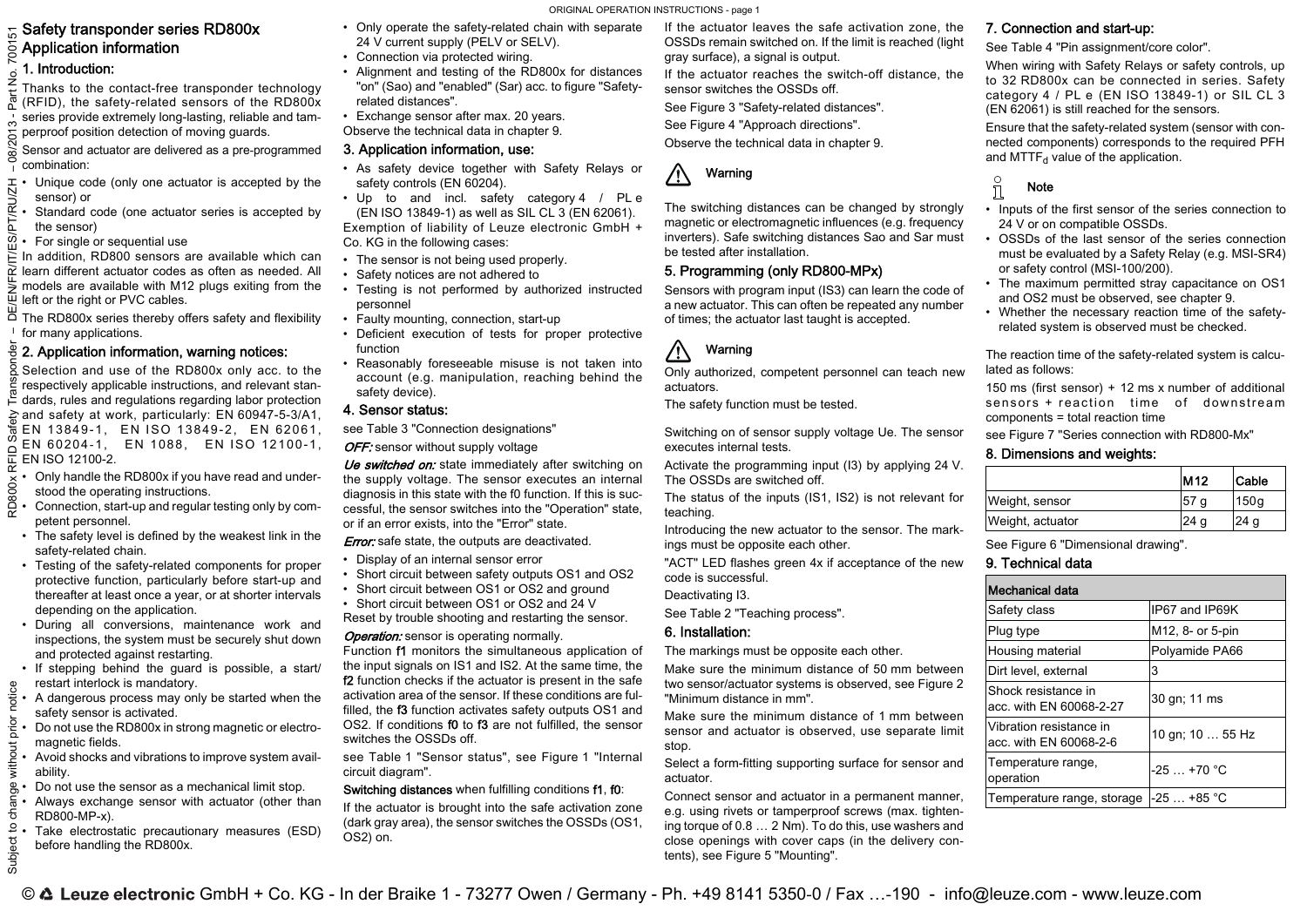ORIGINAL OPERATION INSTRUCTIONS - page 2

|      | င့် Mechanical data                                                                                                                                 |           | Signal output (O3)                 |
|------|-----------------------------------------------------------------------------------------------------------------------------------------------------|-----------|------------------------------------|
| ö    | Screw tightening torque,<br>max.                                                                                                                    | $0.82$ Nm | Nominal voltage, o<br>$U_{\rm e}1$ |
| Part | Length of connection cable,                                                                                                                         | 50 m      | Signal type                        |
|      | max.                                                                                                                                                |           | Output current, ma                 |
|      | $\sum_{k=0}^{\infty}$ Cable lengths and cross sections influence pulses to $\sum_{k=0}^{\infty}$ the safety outputs. The capacity of the connection |           | Utilization categor                |

Cable lengths and cross sections influence pulses to the safety outputs. The capacity of the connection cables may not exceed the values listed in table "Safe outputs (OS1, OS2)".

#### Electrical equipment

8

Subject to

|                                | <b>Electrical equipment</b>                     |                        |
|--------------------------------|-------------------------------------------------|------------------------|
|                                | Supply voltage U <sub>e</sub>                   | 24 VDC<br>$-15\%+10\%$ |
|                                | Current consumption I <sub>e</sub>              | 0.25A                  |
| DE/EN/FR/IT/ES/PT/RU/ZH        | Conventional thermal<br>current l <sub>th</sub> | 0.25A                  |
|                                | Nominal current, min.                           | 0.5 mA                 |
| $\mathbf I$                    | Switching power, max.                           | 6 W                    |
|                                | Power consumption $(U_e)$                       | < 1 W                  |
|                                | Rated insulation voltage U <sub>i</sub>         | 32 V                   |
|                                | Pulse strength U <sub>imp</sub>                 | 1.5 kV                 |
| RD800x RFID Safety Transponder | Guarding, internal, polyfuse<br>(OS1+OS2+O3)    | 0.75A                  |
|                                | Fuse, external                                  | 1 A                    |
|                                | Overvoltage category                            | Ш                      |
|                                | Inputs (IS1, IS2, I3)                           |                        |
|                                | Input voltage                                   | 24 VDC                 |
|                                | Current consumption                             | 5 mA                   |

# Subject to change without prior notice RD800x RFID Safety Transponder – DE/EN/FR/IT/ES/PT/RU/ZH – 08/2013 - Part No. 700151 Safe outputs (OS1, OS2) Output voltage 24 VDC Signal type PNP Output current, max. 0.25 A Utilization category  $\begin{bmatrix} \text{DC12}; U_e = 24 \text{ VDC}, \end{bmatrix}$ l<sub>e</sub> = 0.25 A Short circuit detection Yes Short circuit resistance | Yes è Test-pulse length <sup>&</sup>lt; 300 μs Capacitance, max. between Capacitance, max. between | < 200 nF Capacitance, max. between Capacitatice, in tax. between  $\vert$  < 200 nF char

| Signal output (O3)                                       |                                         |
|----------------------------------------------------------|-----------------------------------------|
| Nominal voltage, operation<br>$U_{\alpha}1$              | 24 VDC                                  |
| Signal type                                              | <b>PNP</b>                              |
| Output current, max.                                     | 0.1A                                    |
| Utilization category                                     | DC12; $U_e$ = 24 VDC,<br>$I_e = 0.25 A$ |
| Short circuit detection                                  | No                                      |
| Short circuit resistance                                 | Yes                                     |
| Use                                                      |                                         |
| Assured cut-in distance Sao                              | $10 \text{ mm}$                         |
| Assured reset distance Sar                               | 16 mm                                   |
| Nominal operating distance,<br>Sn                        | $12 \text{ mm}$                         |
| Nominal cut-out distance.<br>Snr                         | $14 \text{ mm}$                         |
| Repeatability                                            | ≤ 10 % sn                               |
| Switching hysteresis                                     | $\leq 20$ % sn                          |
| Distance between 2 systems<br>(sensors, actuator), min.  | 50 mm                                   |
| Reaction time after switch-<br>off, input, min., max.    | 7 ms, 12 ms                             |
| Reaction time after removing<br>the actuator, min., max. | 80 ms, 150 ms                           |

## 10. Compatibility

## Compliance with standards:

IEC 61508-1, IEC 61508-2, IEC 61508-3, IEC 61508-4, EN 954-1, SN 29500, EN ISO 13849-1, EN ISO 13849-2, EN 62061, EN 60947-5-3/A1, EN 60947-5-2, EN 60947-1, EN 61326-1, EN 61326-

3-1, EN 61326-3-2, ETSI 301 489-1, ETSI 301 489-3 Compliance with directives:

2006/95/CE, 2006/42/CE, 2004/108/CE

Certifications, compatibility:

CE, TÜV Süd, cULus The FCC rules, section 15, are complied with.

| <b>Characteristic parameters</b>                                    |                               |
|---------------------------------------------------------------------|-------------------------------|
| SIL Level (SIL CL) in acc.<br>with EN 62061:2005                    | Up to and incl. SIL 3         |
| Performance Level (PL) in<br>accordance with<br>EN ISO 13849-1:2008 | Up to and incl. PL e          |
| Safety category in acc. with<br>EN ISO 13849-1:2008                 | Up to and incl. category<br>4 |
| $PFH_{d}$                                                           | $1.45 \times 10^{-9}$         |
| $MTTF_{d}$ (single channel)                                         | 4077 years                    |
| DC                                                                  | High                          |
| Service life $(T_M)$                                                | 20 years                      |
| Classification<br>(EN 60947-5-3)                                    | PDF-M                         |

### 11. Disposal

For disposal, observe the applicable national regulations regarding electronic components.

### 12. Service and support

Telephone number for 24-hour standby service: +49 (0) 7021/573-0 Service hotline: +49 (0)8141 5350-111 Monday to Thursday, 8:00 a.m. to 5:00 p.m. (UTC+1) and Friday, 8:00 a.m. to 4:00 p.m. (UTC+1) E-mail: service.protect@leuze.de

### Return address for repairs:

**Servicecenter** Leuze electronic GmbH + Co. KGIn der Braike 1, D-73277 Owen/Germany

#### 13. EC Declaration of Conformity

Leuze electronic GmbH <sup>+</sup> Co. KG In der Braike 1, D-73277 Owen/Germany

Hereby declares that the RD800x sensors and RD800x actuators conform with all relevant requirements of directive 2006/42/EC<sup>1</sup>. Standards used: EN ISO 13849-1:2008 + AC:2009.

Person authorized for the creation of technical documentation: André Thieme.

 $\sqrt{n}$ .

Owen, 08-09-2013, Ulrich Balbach, Managing Director

1.You can download the entire EC Declaration of Conformity as a PDF from: http://www.leuze.com/

## 14. Ordering remarks

| Part no.         | Article                                                     | Connector/Cable                 |
|------------------|-------------------------------------------------------------|---------------------------------|
|                  | Individual application, standard code                       |                                 |
| 63002000         | RD800-SSCA-M12R                                             | M <sub>12</sub> , on right side |
| 63002050         | RD800-SSCA-CB2-R                                            | Cable, on right side            |
| 63002002         | RD800-SSCA-M12L                                             | M12, on left side               |
| 63002052         | RD800-SSCA-CB2-L                                            | Cable, on left side             |
|                  | Individual application, unique code                         |                                 |
| 63002001         | RD800-SUCA-M12R                                             | M <sub>12</sub> , on right side |
| 63002051         | RD800-SUCA-CB2-R                                            | Cable, on right side            |
| 63002003         | RD800-SUCA-M12L                                             | M12, on left side               |
| 63002053         | RD800-SUCA-CB2-L                                            | Cable, on left side             |
|                  | Individual and series applications, standard code           |                                 |
| 63002010         | RD800-MSCA-M12R                                             | M12, on right side              |
| 63002060         | RD800-MSCA-CB2-R                                            | Cable, on right side            |
| 63002012         | RD800-MSCA-M12L                                             | M12, on left side               |
| 63002062         | RD800-MSCA-CB2-L                                            | Cable, on left side             |
|                  | Individual and series applications, unique code             |                                 |
| 63002011         | RD800-MUCA-M12R                                             | M <sub>12</sub> , on right side |
| 63002061         | RD800-MUCA-CB2-R                                            | Cable, on right side            |
| 63002013         | RD800-MUCA-M12L                                             | M12, on left side               |
| 63002063         | RD800-MUCA-CB2-L                                            | Cable, on left side             |
| RD8x-SCA or -UCA | Individual and series applications, programming flexible on |                                 |
| 63002020         | RD800-MP-M12R                                               | M <sub>12</sub> , on right side |
| 63002021         | RD800-MP-M12L                                               | M12, on left side               |
|                  | Actuator for RD800x, standard code                          |                                 |
| 63002100         | RD800-x-SCA                                                 |                                 |
|                  | Actuator for RD800x, unique code                            |                                 |
| 63002101         | RD800-x-UCA                                                 |                                 |
|                  |                                                             |                                 |

© Leuze electronic GmbH + Co. KG - In der Braike 1 - 73277 Owen / Germany - Ph. +49 8141 5350-0 / Fax ...-190 - info@leuze.com - www.leuze.com